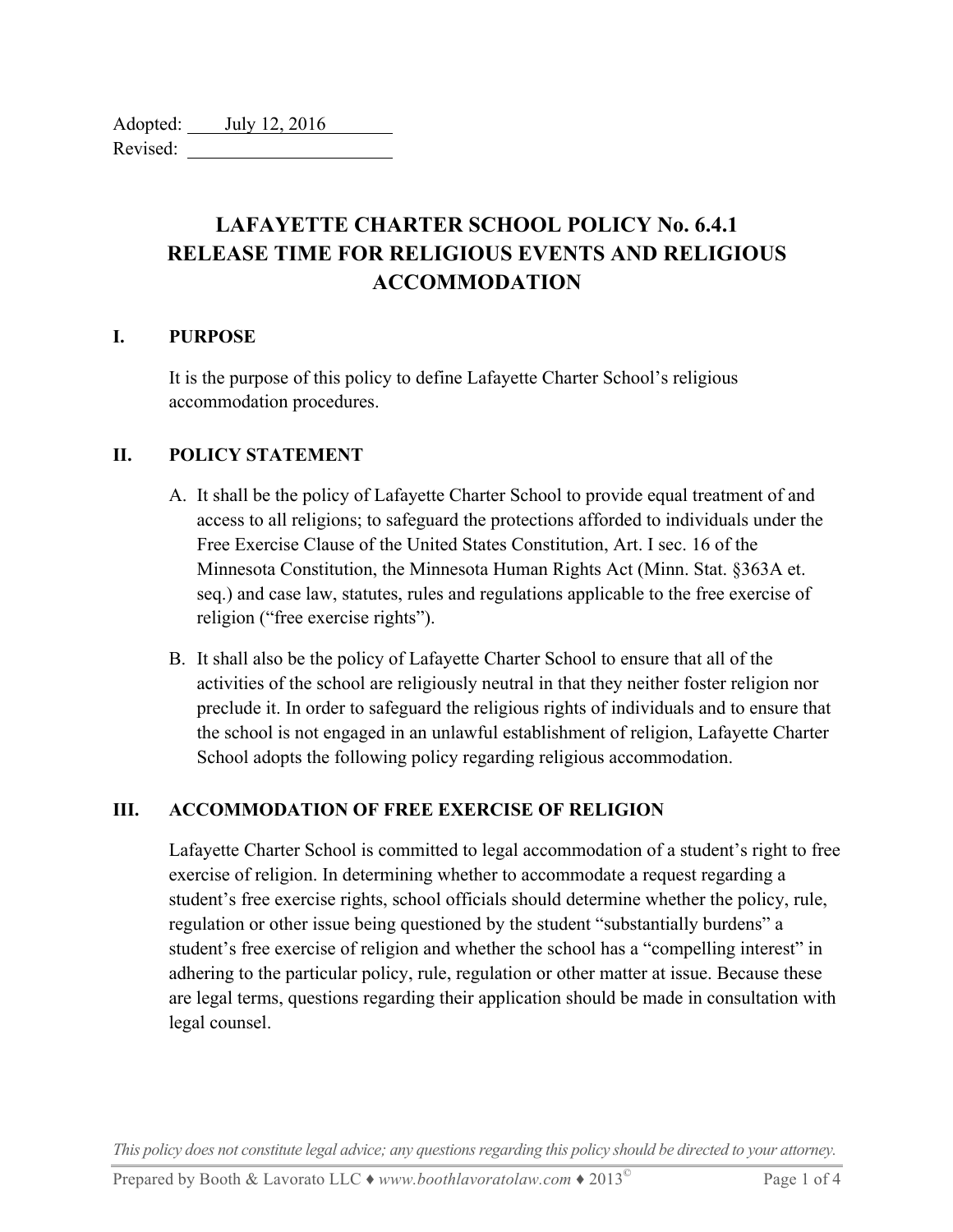# **IV. SCHOOL OFFICIAL NEUTRALITY**

When functioning as a teacher or administrator, school officials may not encourage or discourage student religious or anti-religious activity and may not engage in religious activities with students at the school. School officials may take part in private religious activity during the school day if the activity is in conformance with rules and regulations generally applicable to use of private time, or before or after school during noninstructional time.

# **V. TEACHING AND HOMEWORK: NEUTRALITY POLICY**

- A. Teaching. Students may be taught *about* religion, but school teachers may not "teach religion" in the sense that the teacher is engaging in preaching or proselytizing activity.
- B. Student Assignments and Religion.
	- 1. Written Reports, Homework and Artwork. Students may express their religious beliefs in the form of reports, homework and artwork if the assigning teacher (and administrator if there is a question about the matter) determines that the work is "appropriate" to the subject matter. In making judgments about the appropriateness of a student's work, teachers will be guided by the following:
		- a. Relevance of the religious expression to the topic and assignment;
		- b. Pedagogical concerns such as (in the case of written work) quality of grammar, the substance of the presentation, and adherence to the assignment.
	- 2. Assuming that the work is relevant and meets pedagogical concerns, teachers at Lafayette Charter School may not reject or sanction a student's work simply because it includes a religious symbol or addresses religious themes; similarly, teachers may not require students to modify, include or excise religious views in submitted work.
- C. Oral Presentations. Teachers at Lafayette Charter School must ensure that oral presentations made by students on religious subjects do not subject other students to unwelcome religious persuasion, coercion or proselytizing.

## **VI. STUDENT RELIGIOUS ACTIVITIES**

A. The students of Lafayette Charter School have the right to engage in religious activities during the school day so long as those activities do not interfere with the rights of others and so long as students conform to the rules that normally apply to any given setting.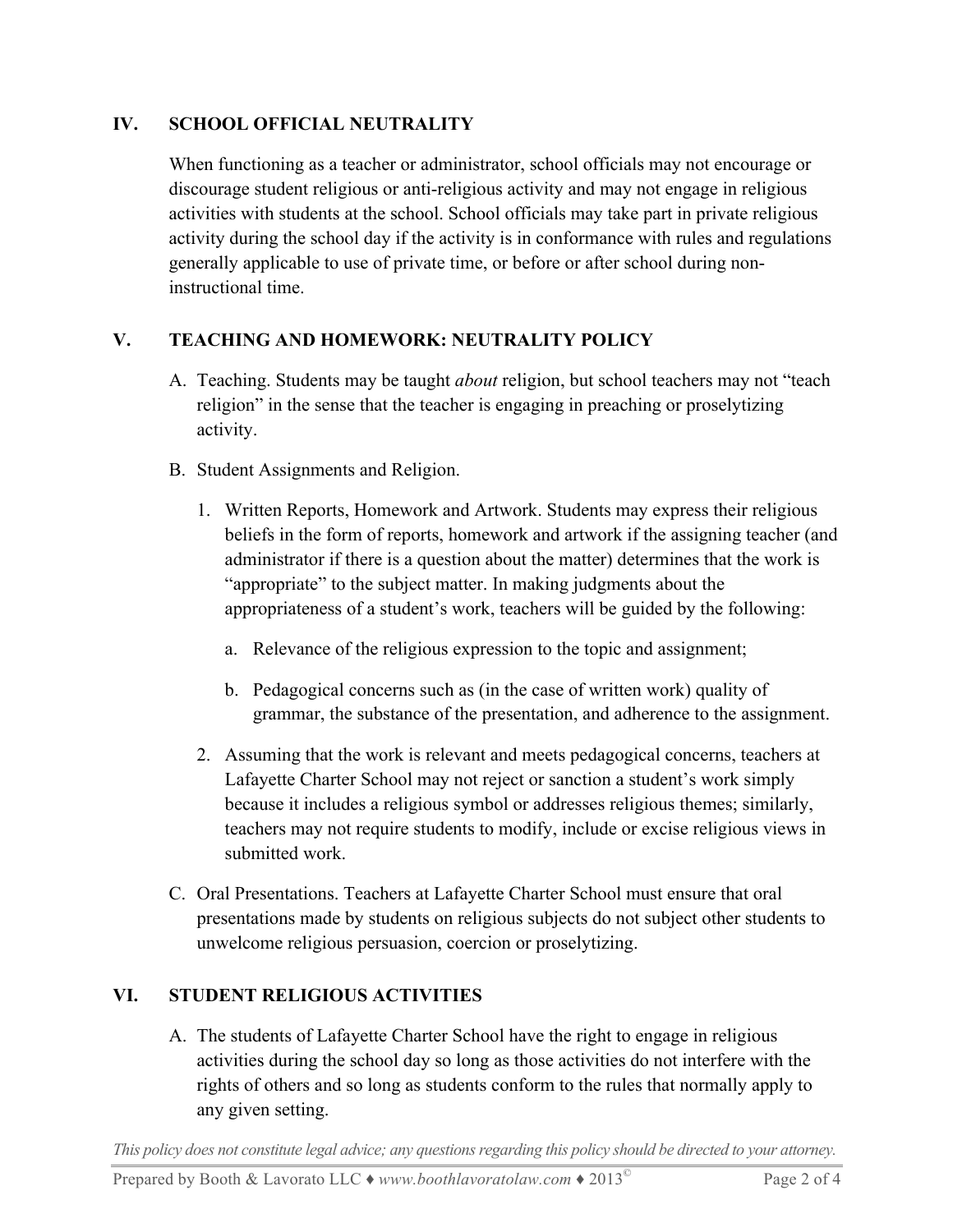- 1. Student Prayer and Religious Discussion During the School Day. Students have the right to pray individually or to pray in groups and/or engage in religious discussions during the school day when they are not engaged in school activities and instruction, subject to the same rules of order as apply to other student speech. Prayer or other religious discussion shall not interfere with the rights of others.
- 2. Student Participation in Before/After School Events with Religious Content. Students may participate in religious activities before or after school on the same terms as apply to participation in non-curriculum activities on the school premises.
- 3. Student-Led Prayers at Graduation or Other Ceremonies. Lafayette Charter School shall consider a request for student-led prayers at graduation or other ceremonies on a case by case basis in consultation with legal counsel. School officials may not in any way organize a religious ceremony that is sponsored by the school.
- 4. Non-Coercion. A student's right to engage in voluntary prayer or religious discussion or activity does not include the right to coerce others into participating and does not include the right to have a captive audience listen to the prayer or discussion or to engage in the religious activity.
- 5. Religious Harassment and/or Discrimination Prohibited. School officials shall ensure that students are not discriminated against in violation of the Board's policy on religious harassment.

## **VII. STUDENT DRESS**

The Board of Lafayette Charter School may adopt a student dress code policy. Once adopted, individual students may be exempted from these dress code rules if the administration determines that an accommodation is necessary to protect the student's free exercise rights. The dress code policy shall not be implemented in a way that restricts opportunities to participate in school activities. The dress code policy shall not be worded or implemented in a way that promotes a particular religion or particular religious customs.

## **VIII. HOLIDAYS**

Teachers at Lafayette Charter School may teach about religious holidays, and may celebrate the non-religious aspects of a religious holiday. However, neither teachers nor school officials shall observe the holidays as religious events. Schools officials should typically excuse students who do not wish to participate in holiday events.